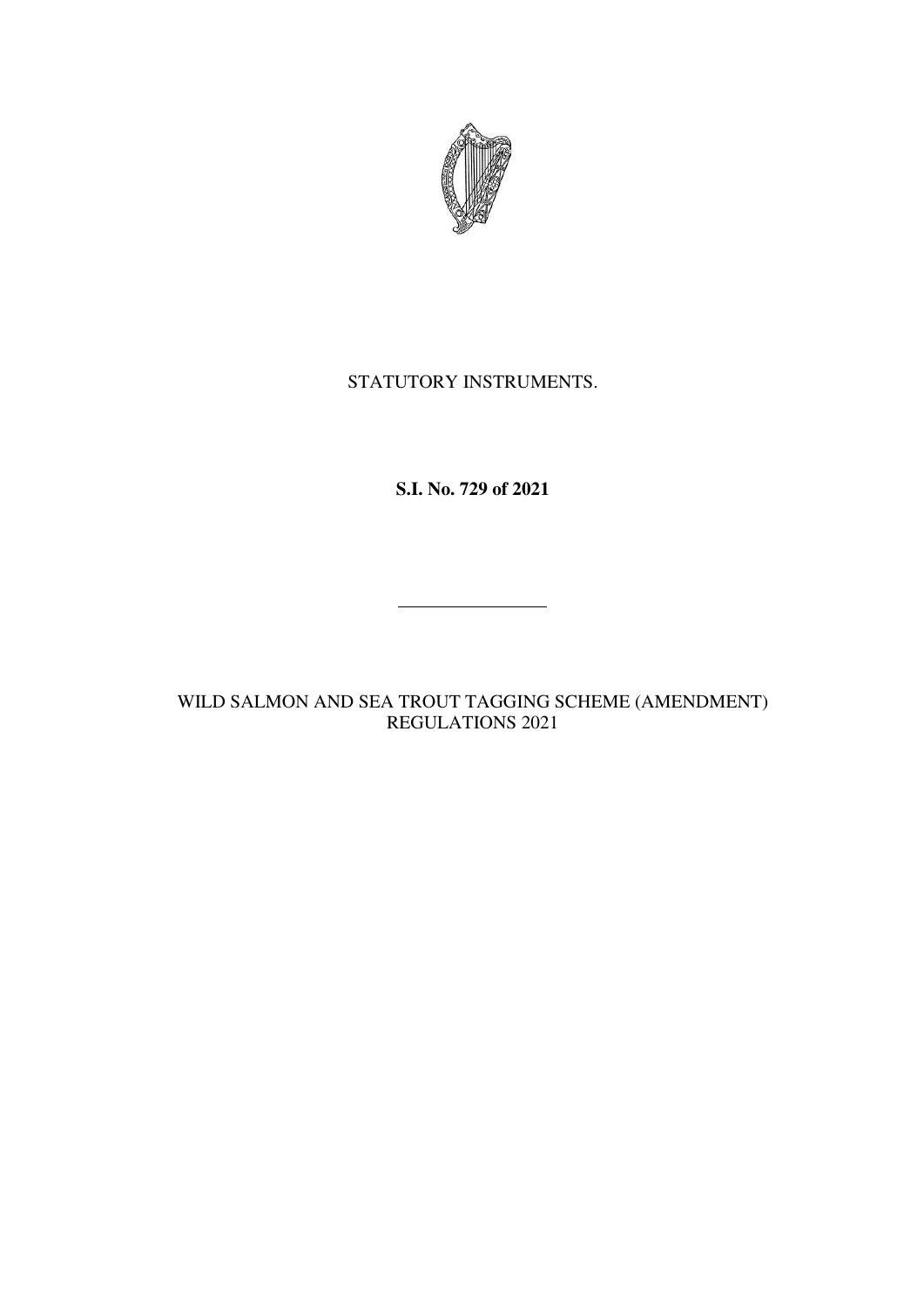## S.I. No. 729 of 2021

## WILD SALMON AND SEA TROUT TAGGING SCHEME (AMENDMENT) REGULATIONS 2021

I, EAMON RYAN, Minister for the Environment, Climate and Communications, in exercise of the powers conferred on me by section 69 of the Inland Fisheries Act 2010 (No. 10 of 2010) (as adapted by the Communications, Climate Action and Environment (Alteration of Name of Department and Title of Minister) Order 2020 (S.I. No. 373 of 2020)), after consultation with Inland Fisheries Ireland, hereby make the following regulations:

1. (1) These Regulations may be cited as the Wild Salmon and Sea Trout Tagging Scheme (Amendment) Regulations 2021.

(2) These Regulations shall come into operation on 1 January 2022.

2. The Wild Salmon and Sea Trout Tagging Scheme Regulations 2018 (S.I. No. 585 of 2018) are amended –

> (a) in Regulation 22, by the insertion of the following paragraph after paragraph (9):

" (10) A person shall not have in his or her possession any wild salmon or sea trout which he or she knows, or in the circumstances ought to know, was taken from a river other than a river mentioned in column 2 of Schedule 2.",

(b) by the substitution of the following Schedule for Schedule 2:

#### **Schedule 2**

#### **Rivers**

| <b>Fishery</b><br><b>District</b> | <b>Waters of the River</b>                      | <b>Maximum number of tags that</b><br>may be issued in respect of taking<br>wild salmon or sea trout from<br>river |
|-----------------------------------|-------------------------------------------------|--------------------------------------------------------------------------------------------------------------------|
| (1)                               | (2)                                             | (3)                                                                                                                |
| Dublin                            | Dargle                                          |                                                                                                                    |
|                                   | <b>Upper Liffey</b>                             |                                                                                                                    |
|                                   | Lower Liffey<br>(downstream of Leixlip)<br>Dam) |                                                                                                                    |

## **Total Allowable Catch**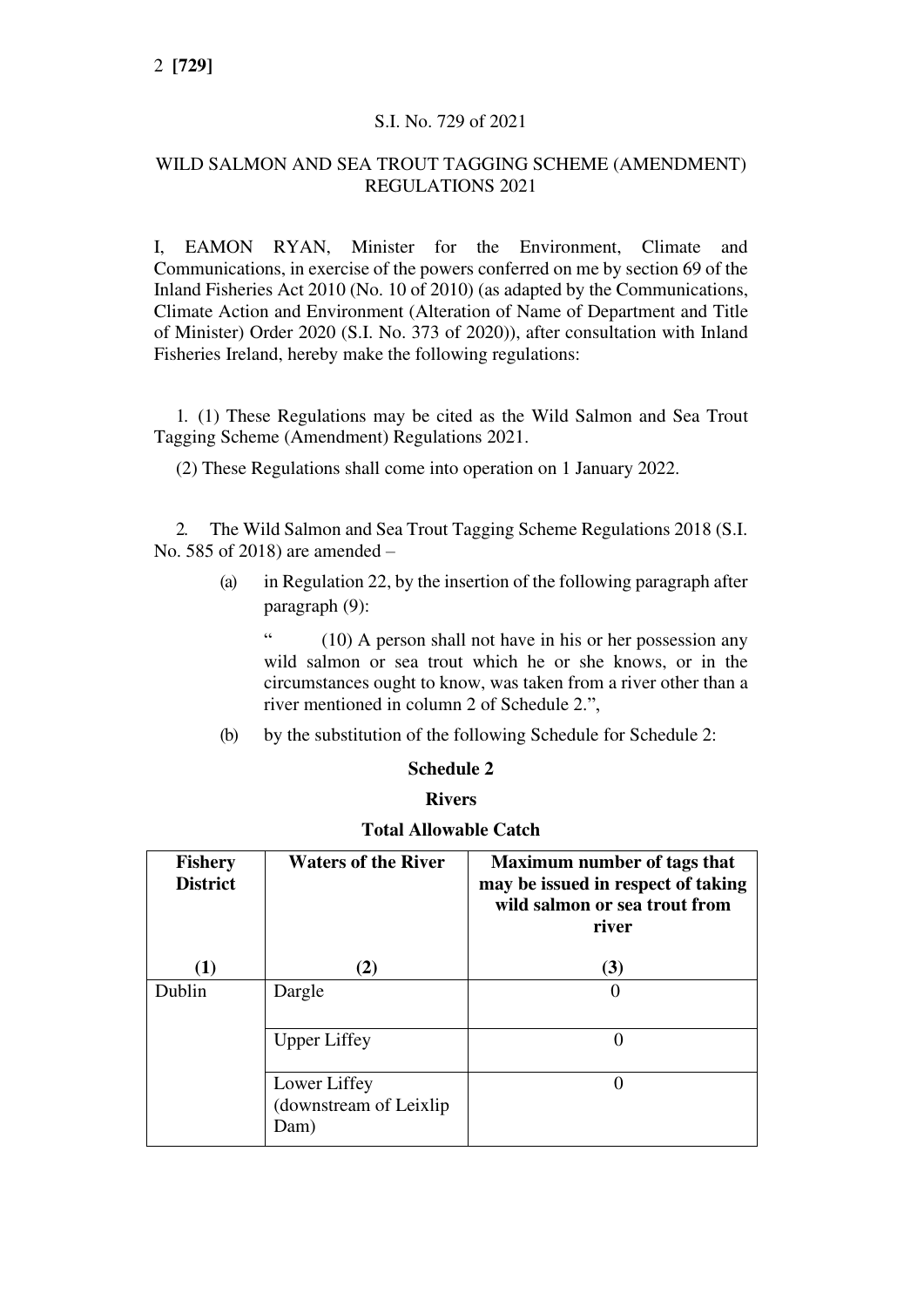|           | Vartry                                                                  | $\overline{0}$   |
|-----------|-------------------------------------------------------------------------|------------------|
| Wexford   | Slaney                                                                  | $\overline{0}$   |
|           | Avoca                                                                   | $\boldsymbol{0}$ |
|           | Owenavorragh                                                            | $\boldsymbol{0}$ |
| Waterford | <b>Barrow and Pollmounty</b>                                            | $\overline{0}$   |
|           | Nore                                                                    | $\boldsymbol{0}$ |
|           | Suir including Clodiagh,<br>Lingaun, and Waterford<br><b>Blackwater</b> | $\overline{0}$   |
|           | Colligan                                                                | $\overline{0}$   |
|           | Corrock                                                                 | $\boldsymbol{0}$ |
|           | Owenduff                                                                | $\boldsymbol{0}$ |
|           | Mahon                                                                   | $\overline{0}$   |
|           | Tay                                                                     | $\boldsymbol{0}$ |
| Lismore   | Blackwater (Munster)<br>including Glenshelane<br>and Finisk             | 3,758            |
|           | <b>Bride</b>                                                            | $\overline{0}$   |
|           | Lickey                                                                  | $\boldsymbol{0}$ |
|           | Tourig                                                                  | $\overline{0}$   |
|           | Womanagh                                                                | $\overline{0}$   |
| Cork      | Owenacurra                                                              | $\boldsymbol{0}$ |
|           | Lower Lee                                                               | 628              |
|           | Bandon                                                                  | 708              |
|           | Ilen                                                                    | 817              |
|           | Mealagh                                                                 | 191              |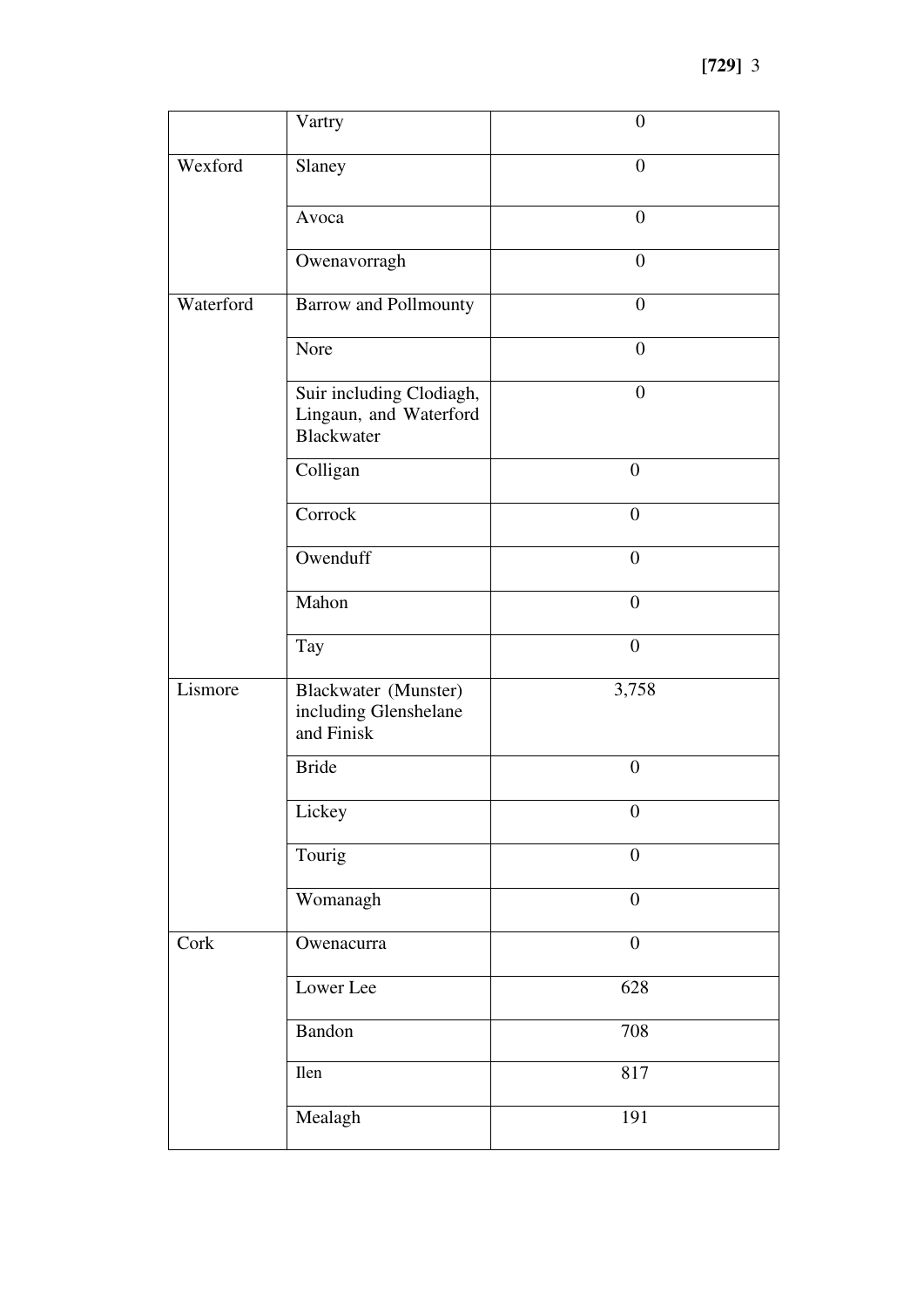|       | Coomhola                                   | 134              |
|-------|--------------------------------------------|------------------|
|       | <b>Upper Lee</b>                           | $\boldsymbol{0}$ |
|       | Glengarriff                                | 191              |
|       | Argideen                                   | $\boldsymbol{0}$ |
|       | Owvane                                     | 397              |
|       | Adrigole                                   | $\overline{0}$   |
| Kerry | Roughty                                    | 349              |
|       | Blackwater (Kerry)                         | $\boldsymbol{0}$ |
|       | Sneem                                      | 695              |
|       | Waterville                                 | 301              |
|       | Caragh                                     | 601              |
|       | Laune including<br>Cottoners               | 4,260            |
|       | Maine                                      | 413              |
|       | Common Estuary<br>Castlemaine <sup>1</sup> | 4,024            |
|       | <b>Behy</b>                                | $\boldsymbol{0}$ |
|       | Emlagh                                     | $\theta$         |
|       | Owenmore                                   | 182              |
|       | Croanshagh (Glanmore<br>River and Lake)    | 112              |
|       | Sheen                                      | 710              |
|       | Inny                                       | $\boldsymbol{0}$ |
|       | Kealincha                                  | $\boldsymbol{0}$ |

 $<sup>1</sup>$  In the event that draft net fishing takes place in the Common Estuary Castlemaine, the</sup> combined total allowable catch of the rivers Caragh, Laune and Maine contributing to the fishery is reduced to reflect the higher risk associated with meeting the individual river conservation limits simultaneously.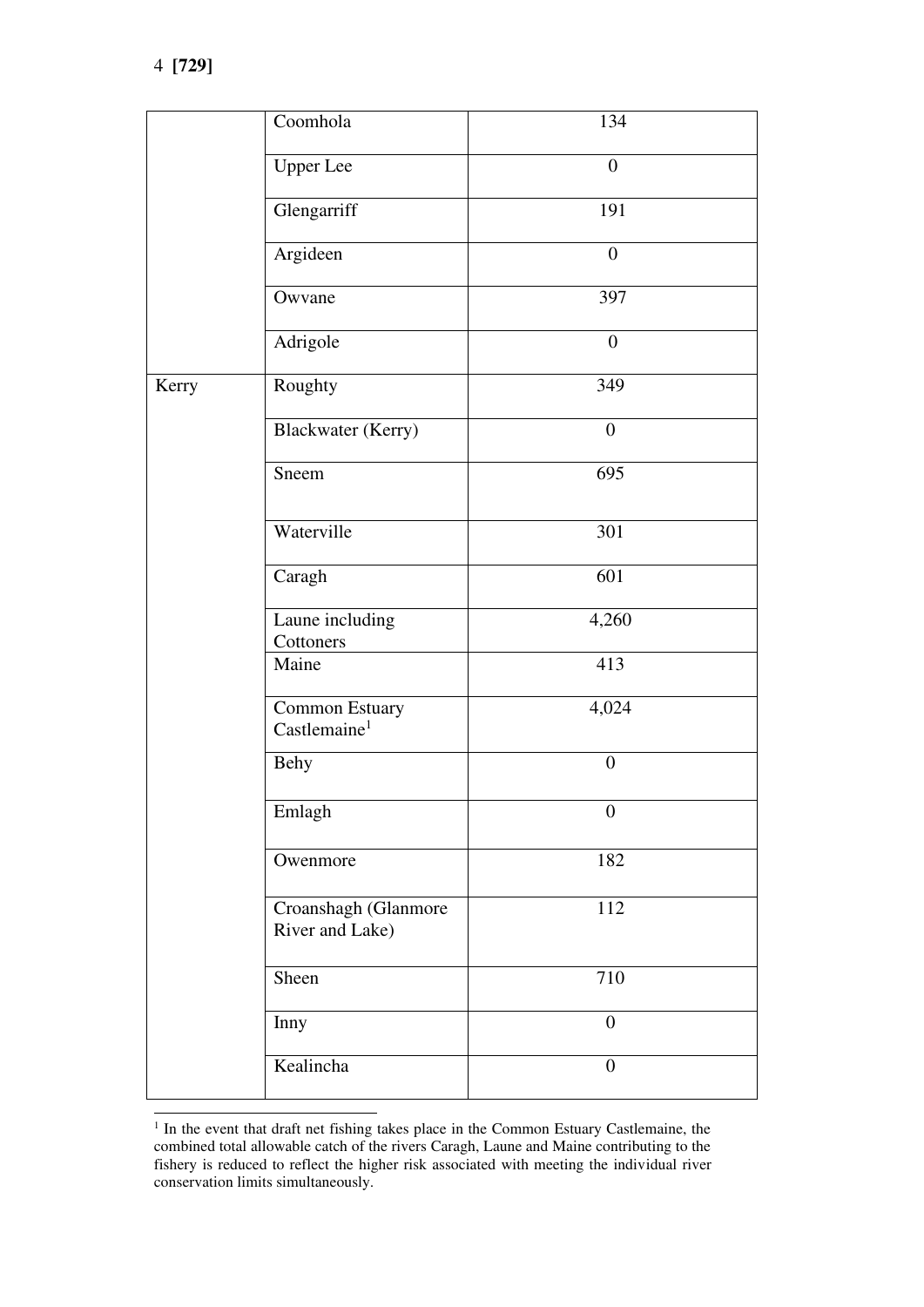|          | Lough Fada                              | $\boldsymbol{0}$ |
|----------|-----------------------------------------|------------------|
|          | Owenshagh                               | $\boldsymbol{0}$ |
|          | Cloonee                                 | $\boldsymbol{0}$ |
|          | Finnihy                                 | $\boldsymbol{0}$ |
|          | Owenreagh                               | $\boldsymbol{0}$ |
|          | Emlaghmore                              | $\boldsymbol{0}$ |
|          | Carhan                                  | $\boldsymbol{0}$ |
|          | Ferta                                   | 92               |
|          | Owenascaul                              | $\boldsymbol{0}$ |
|          | Milltown                                | $\boldsymbol{0}$ |
|          | Feohanagh                               | $\boldsymbol{0}$ |
|          | Lee                                     | $\boldsymbol{0}$ |
| Limerick | Feale including Galey                   | $\boldsymbol{0}$ |
|          | and Brick                               |                  |
|          | Mulkear                                 | $\boldsymbol{0}$ |
|          | Maigue                                  | $\overline{0}$   |
|          | <b>Upper Shannon</b> (Above<br>Parteen) | $\boldsymbol{0}$ |
|          | Lower Shannon                           | $\boldsymbol{0}$ |
|          | Fergus                                  | $\overline{0}$   |
|          | Deel                                    | $\overline{0}$   |
|          | Owenagarney                             | $\boldsymbol{0}$ |
|          | Doonbeg                                 | $\boldsymbol{0}$ |
|          | Skivaleen                               | $\overline{0}$   |
|          | Annageeragh                             | $\boldsymbol{0}$ |
|          | Inagh                                   | $\boldsymbol{0}$ |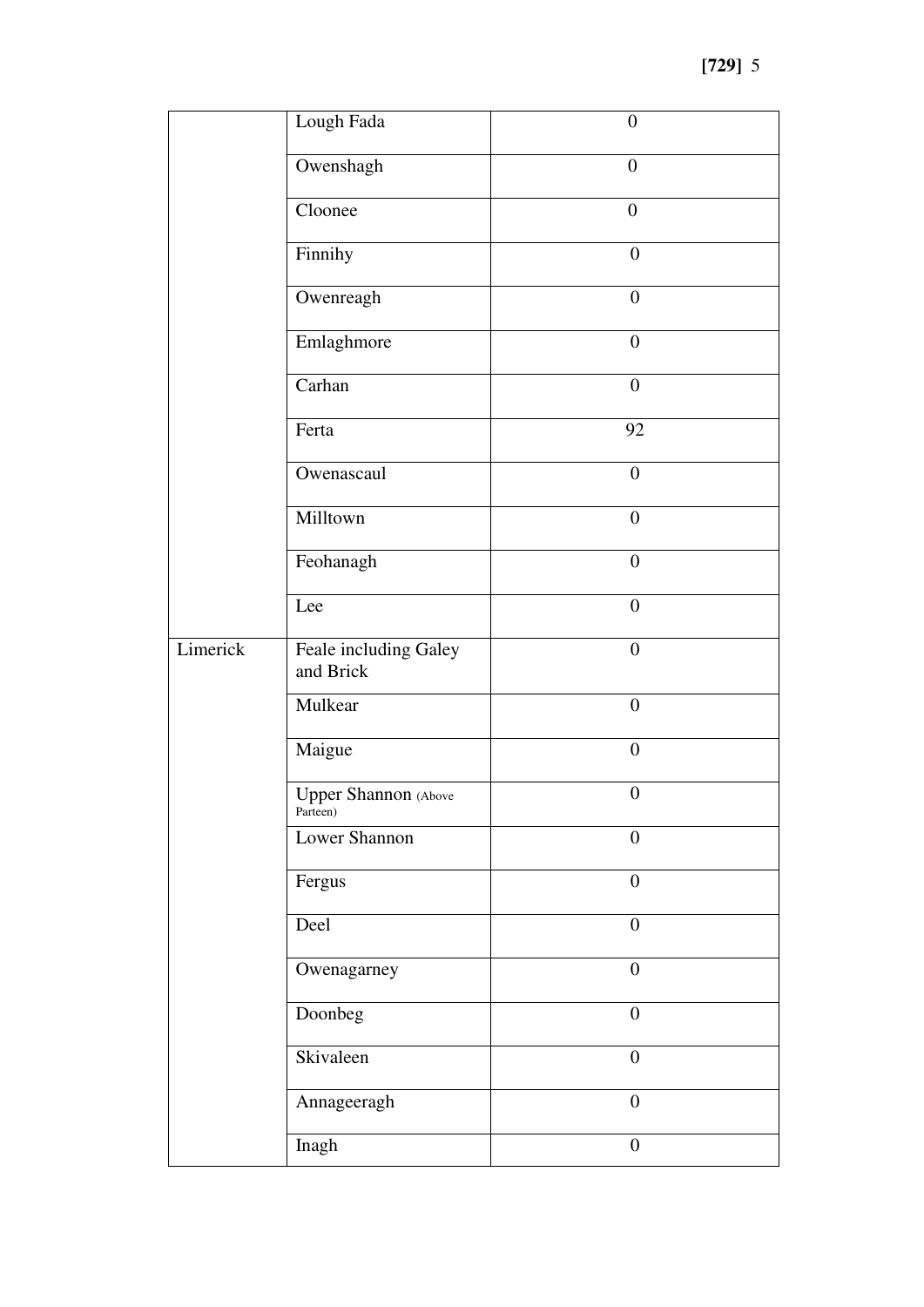|                    | Aughyvackeen                           | $\overline{0}$   |
|--------------------|----------------------------------------|------------------|
| Galway             | Corrib                                 | 4,139            |
|                    | Aille (Galway)                         | $\boldsymbol{0}$ |
|                    | Kilcolgan                              | $\overline{0}$   |
|                    | Clarinbridge                           | $\overline{0}$   |
|                    | Knock                                  | $\overline{0}$   |
|                    | Owenboliska (Spiddal)                  | $\boldsymbol{0}$ |
| Connemara          | Cashla                                 | 104              |
|                    | Screebe                                | $\overline{0}$   |
|                    | Ballynahinch                           | 43               |
|                    | Lough Na Furnace                       | $\overline{0}$   |
| <b>Ballinakill</b> | Erriff                                 | 693              |
|                    | Bundorragha                            | 203              |
|                    | Common Estuary<br>Killary <sup>2</sup> | 732              |
|                    | Owenglin (Clifden)                     | 60               |
|                    | Dawros                                 | 814              |
|                    | Culfin                                 | 269              |
|                    | Carrownisky                            | $\overline{0}$   |
|                    | Bunowen                                | 90               |
|                    | Owenwee (Belclare)                     | $\overline{0}$   |

<sup>&</sup>lt;sup>2</sup> In the event that draft net fishing takes place in the Common Estuary Killary, the combined total allowable catch of the rivers Erriff and Bundorragha contributing to the fishery is reduced to reflect the higher risk associated with meeting the individual river conservation limits simultaneously.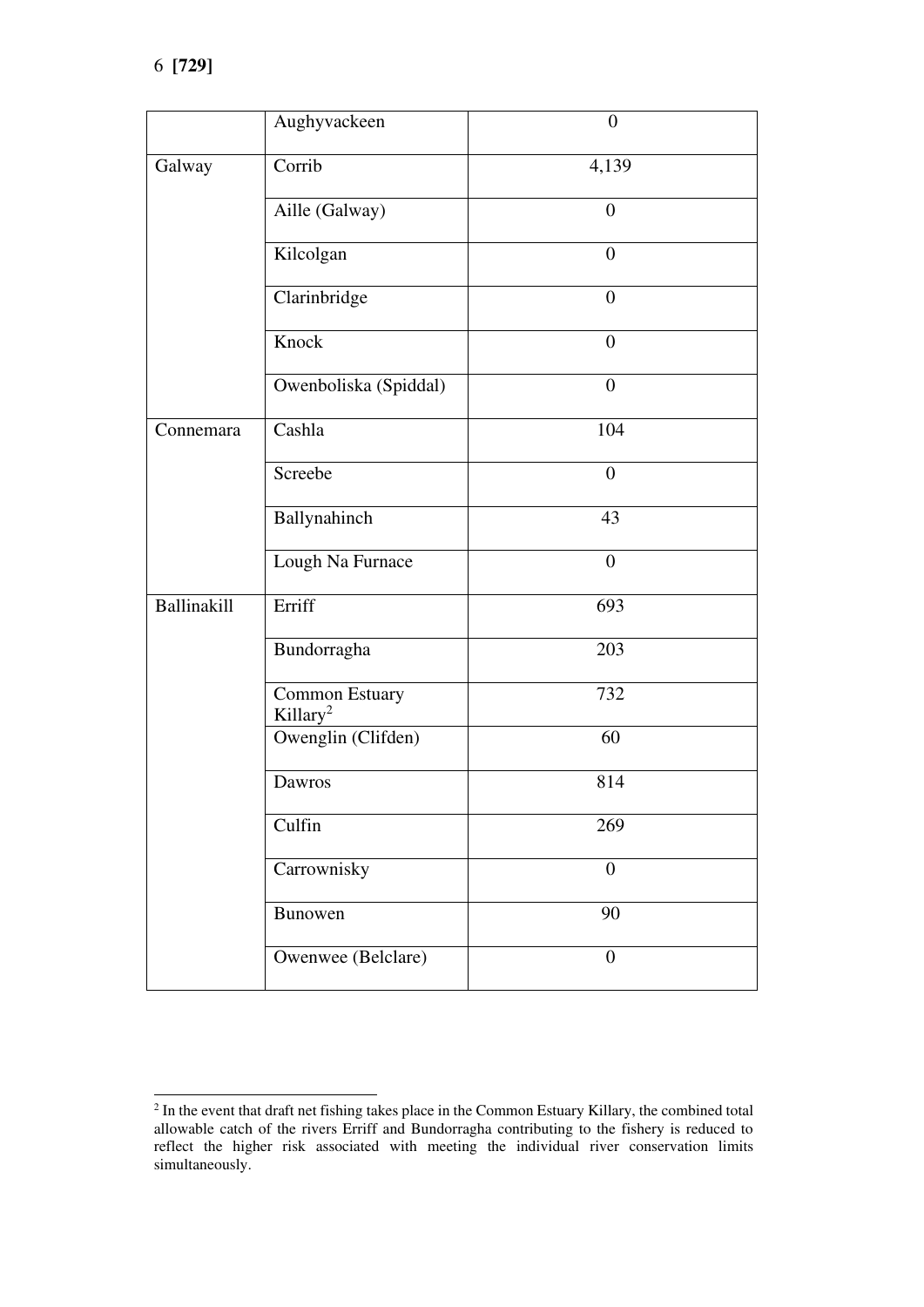| <b>Bangor</b>  | Srahmore (Burrishoole)                        | $\overline{0}$   |
|----------------|-----------------------------------------------|------------------|
|                | Owenduff (Glenamong)                          | 667              |
|                | Carrowmore Lake                               | 486              |
|                | Owenmore                                      | 474              |
|                | Common Estuary<br>Owenmore $3$                | 487              |
|                | Newport<br>(including Lough<br>Beltra)        | 243              |
|                | Glenamoy                                      | 103              |
|                | Owengarve River                               | $\theta$         |
|                | Muingnabo                                     | $\overline{0}$   |
| <b>Ballina</b> | Moy                                           | 12,555           |
|                | Easkey                                        | 225              |
|                | Cloonaghmore<br>(Palmerstown)                 | $\overline{0}$   |
|                | Ballinglen                                    | $\overline{0}$   |
|                | <b>Brusna</b>                                 | $\overline{0}$   |
|                | Leaffony                                      | $\boldsymbol{0}$ |
| Sligo          | Ballysadare                                   | 2,013            |
|                | Drumcliff                                     | 195              |
|                | Garvogue (inc. Lough<br>Gill and River Bonet) | $\boldsymbol{0}$ |
|                | Grange                                        | $\boldsymbol{0}$ |
| Ballyshannon   | Duff                                          | $\overline{0}$   |

<sup>&</sup>lt;sup>3</sup> In the event that draft net fishing takes place in the Common Estuary Owenmore, the combined total allowable catch of the Owenmore and Carrowmore contributing to the fishery is reduced to reflect the higher risk associated with meeting the individual river conservation limits simultaneously.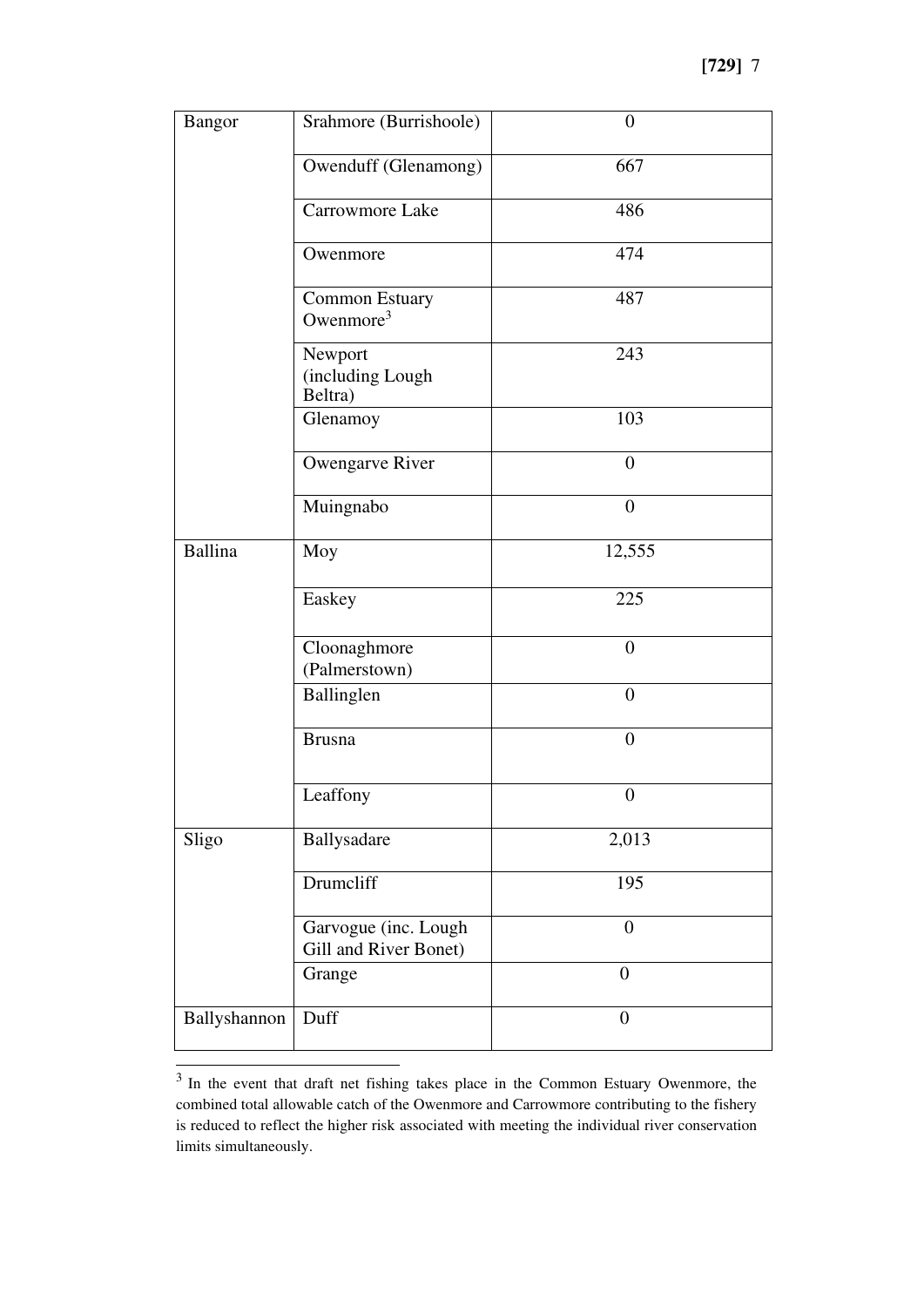|             | Drowes                     | 2,435            |
|-------------|----------------------------|------------------|
|             | Eany                       | $\boldsymbol{0}$ |
|             | Glen                       | $\boldsymbol{0}$ |
|             | Owenwee (Yellow<br>River)  | 117              |
|             | Erne                       | $\boldsymbol{0}$ |
|             | Eske                       | $\boldsymbol{0}$ |
|             | Abbey                      | $\boldsymbol{0}$ |
|             | Ballintra (Murvagh R)      | $\boldsymbol{0}$ |
|             | Laghy                      | $\boldsymbol{0}$ |
|             | Oily                       | $\overline{0}$   |
|             | Bungosteen                 | $\boldsymbol{0}$ |
| Letterkenny | Owenea/Owentocker          | 340              |
|             | Gweebarra                  | 216              |
|             | Clady                      | 220              |
|             | Tullaghobegly              | 129              |
|             | Crana                      | 237              |
|             | Gweedore (Crolly<br>River) | 294              |
|             | Ray                        | $\boldsymbol{0}$ |
|             | Lackagh                    | $\boldsymbol{0}$ |
|             | Leannan                    | $\boldsymbol{0}$ |
|             | <b>Bracky</b>              | $\overline{0}$   |
|             | Owenamarve                 | $\boldsymbol{0}$ |
|             | Glenna                     | $\overline{0}$   |
|             | Swilly                     | $\boldsymbol{0}$ |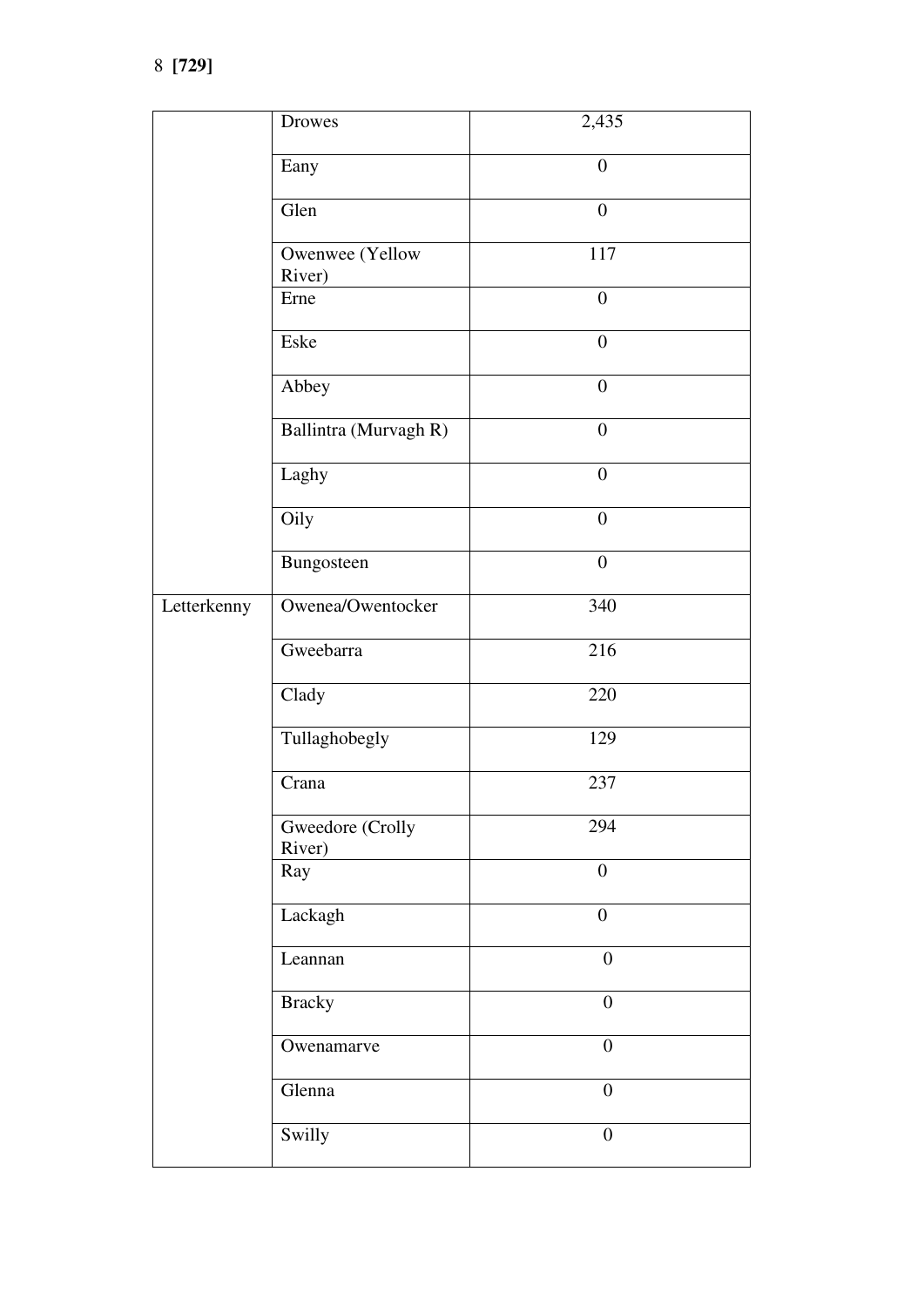|          | Isle (Burn) | $\overline{0}$   |
|----------|-------------|------------------|
|          | Mill        | $\boldsymbol{0}$ |
|          | Clonmany    | $\boldsymbol{0}$ |
|          | Straid      | $\boldsymbol{0}$ |
|          | Donagh      | $\boldsymbol{0}$ |
|          | Glenagannon | $\overline{0}$   |
|          | Culoort     | $\overline{0}$   |
| Drogheda | Boyne       | $\overline{0}$   |
| Dundalk  | Castletown  | $\overline{0}$   |
|          | Fane        | $\overline{0}$   |
|          | Glyde       | $\overline{0}$   |
|          | Dee         | $\overline{0}$   |
|          | Flurry      | $\overline{0}$   |

and

(c) by the substitution of the following Schedule for Schedule 4: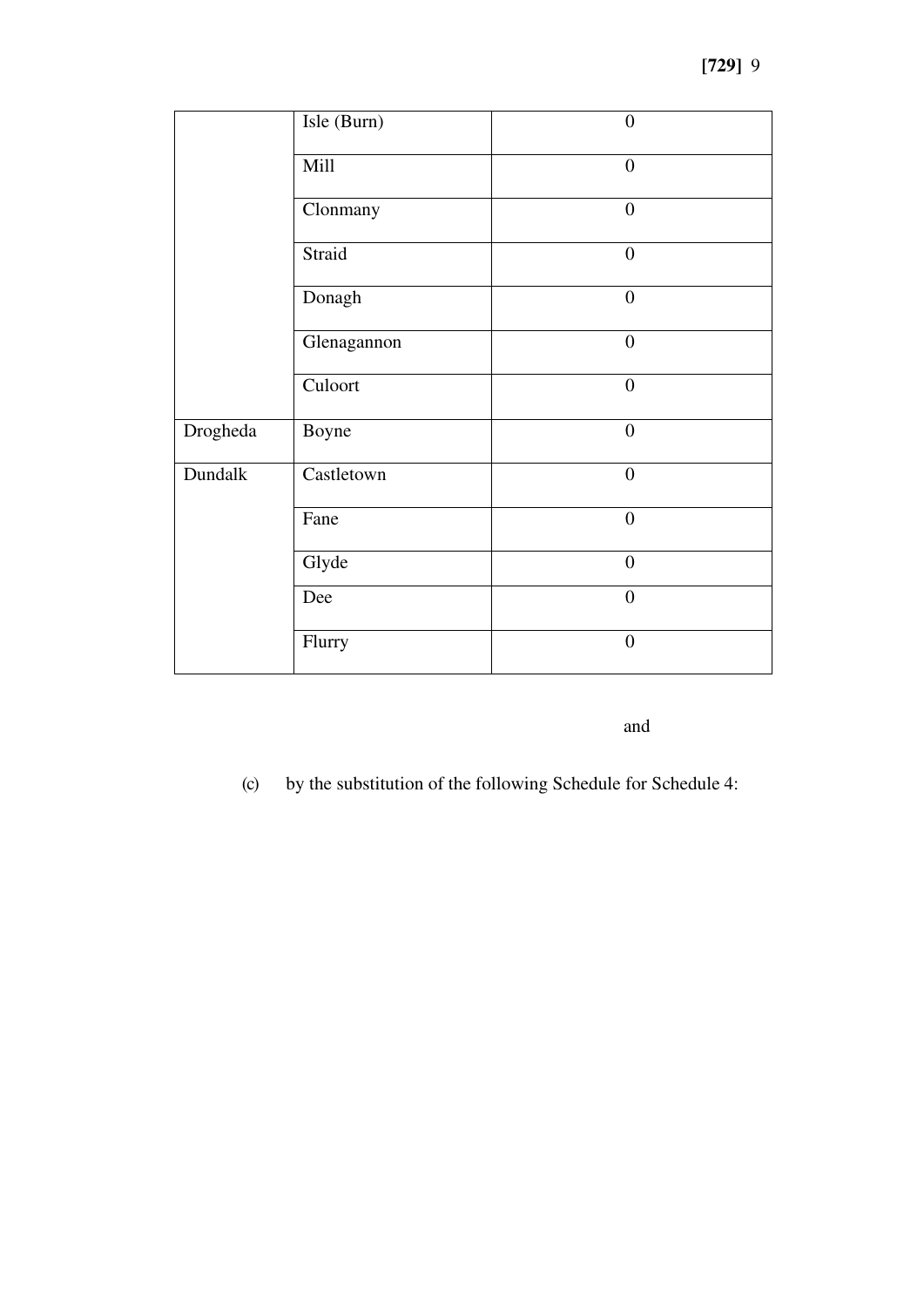# **Schedule 4**

| <b>Fishery District</b> | <b>River</b>            | <b>Designated code</b> |
|-------------------------|-------------------------|------------------------|
| Ballinakill             | Owenglin                | M <sub>4</sub>         |
| Ballinakill             | Bundorragha             | J <sub>4</sub>         |
| <b>Bangor</b>           | Carrowmore              | L4                     |
| <b>Bangor</b>           | Newport <sup>4</sup>    | C <sub>3</sub>         |
| Connemara               | Ballynahinch            | R <sub>4</sub>         |
| Cork                    | Lower Lee               | <b>B4</b>              |
| Kerry                   | Waterville <sup>4</sup> | D <sub>3</sub>         |
| Letterkenny             | Owenea and Owentocker   | I4                     |
| Letterkenny             | Crana                   | A <sub>4</sub>         |
| Letterkenny             | Gweebarra               | <b>P4</b>              |

# **Fishery districts and rivers to which brown tags apply**

4 Brown tag to 11 May only (brown tag not required from 12 May).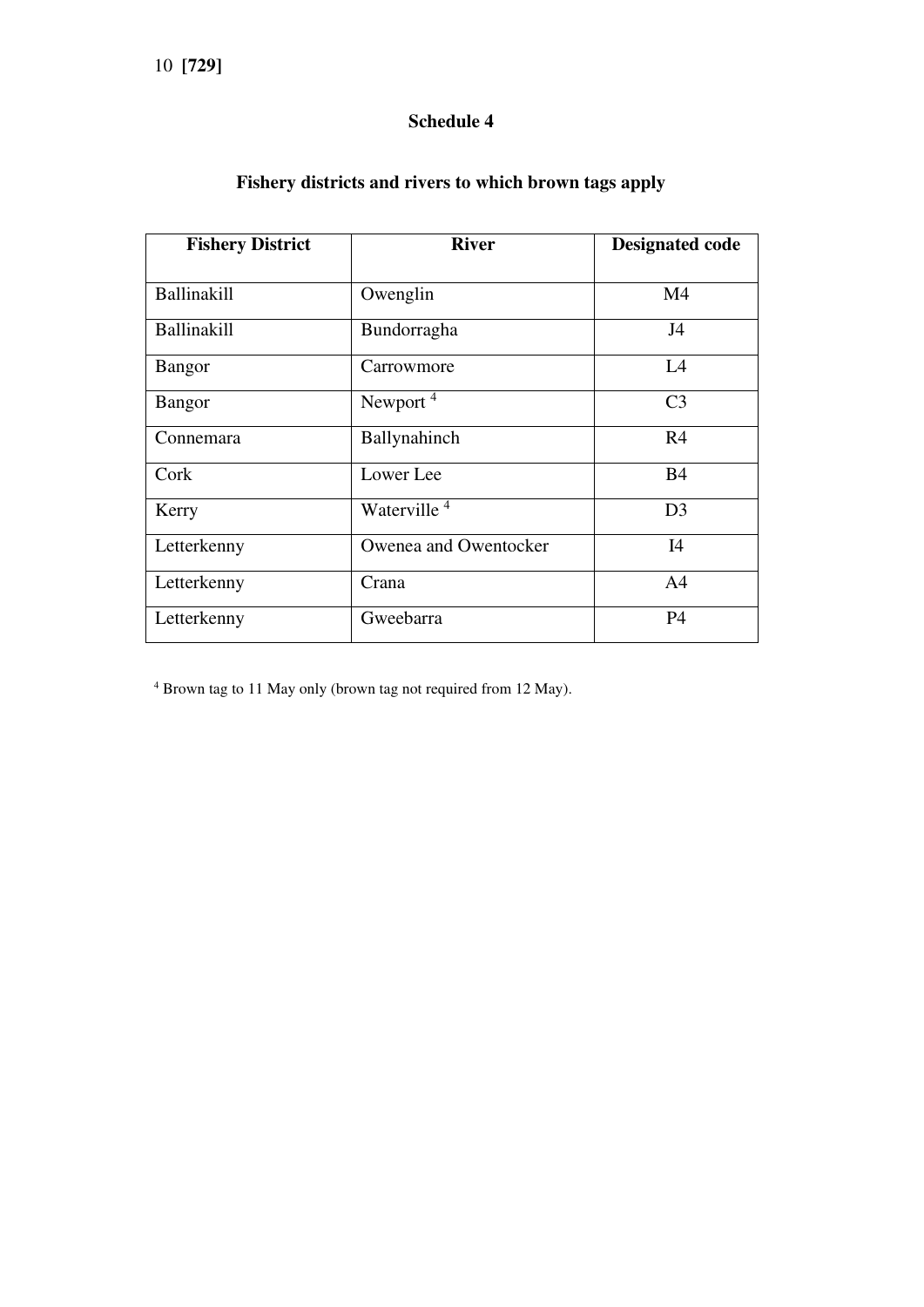

GIVEN under my Official Seal, 16 December 2021.

EAMON RYAN Minister for the Environment, Climate and Communications.